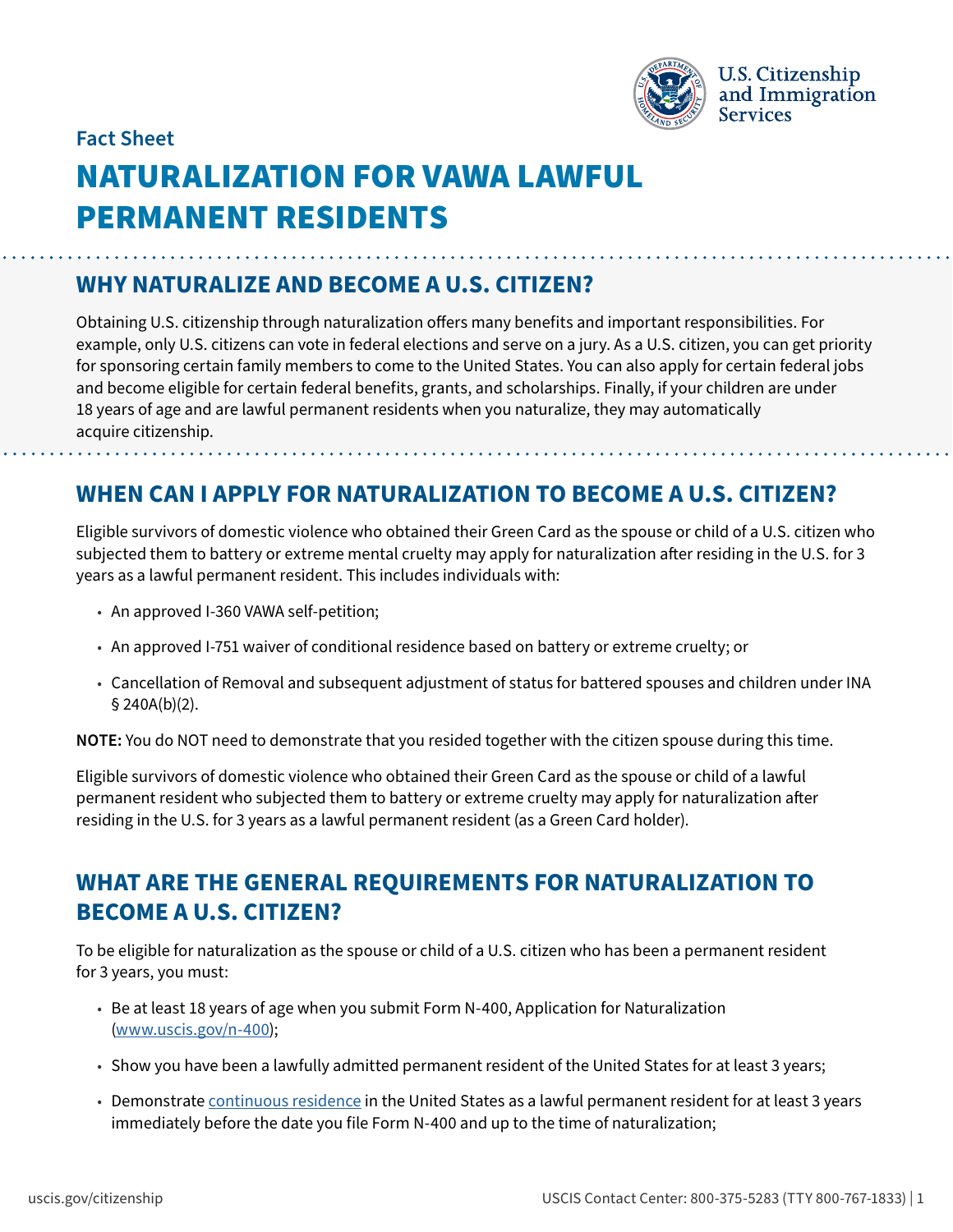- Reside continuously within the United States from the date you filed your application until the date you naturalize;
- Show you have been [physically present](https://www.uscis.gov/policy-manual/volume-12-part-d-chapter-4) in the United States for at least 18 months out of the 3 years immediately before the date you file Form N-400;
- Show you have lived for at least 3 months in a state or USCIS district having jurisdiction over your place of residence;
- Show that you are a person of good moral character;
- Be able to read, write, and speak English;
- Have knowledge and understanding of the fundamentals of the history, and of the principles and form of government of the United States (also known as civics);
- Demonstrate an attachment to the principles and ideals of the U.S. Constitution; and
- Take the Oath of Allegiance to the United States.

## **INFORMATION ABOUT YOUR SPOUSE**

The Form N-400, Application for Naturalization, requests basic biographic information about your current and former spouses. However, USCIS will not contact your current or former spouse about your application. In addition, you do not need to establish that you are or were living with your spouse or provide documentation about your spouse.

### **SAFE ADDRESS**

USCIS takes steps to protect the information of victims of domestic violence. If you are residing in a shelter or safe house at the time of filing for naturalization, or you otherwise do not feel safe providing your current physical address, you may provide a "safe address" (mailing address) where you are able to receive mail on your [Form N-400](https://www.uscis.gov/n-400). This might be a post office box (P.O. Box) or the address of a friend, your attorney, a communitybased organization that is helping you, or any other address where you can safely and timely receive mail.

# **WHAT SHOULD I DO NEXT TO APPLY FOR NATURALIZATION TO BECOME A U.S. CITIZEN?**

Apply for U.S. citizenship by submitting Form N-400, Application for Naturalization [\(www.uscis.gov/n-400\)](http://www.uscis.gov/n-400). You can file this form online. There are exceptions and modifications to the naturalization requirements that are available to those who qualify. USCIS also provides accommodations for individuals with disabilities. For more information on exceptions, modifications and accommodations see our Exceptions and Accommodations webpage [\(www.uscis.gov/citizenship/exceptions-and-accommodations](http://www.uscis.gov/citizenship/exceptions-and-accommodations)).

You can use the USCIS Naturalization Eligibility Tool to quickly determine whether you may be eligible to apply for naturalization [\(www.uscis.gov/citizenship-resource-center/learn-about-citizenship/naturalization-eligibility\)](http://www.uscis.gov/citizenship-resource-center/learn-about-citizenship/naturalization-eligibility).

**Fees:** There is a fee for Form N-400. However, if you cannot afford the naturalization fee, then you may be eligible for a fee waiver [\(www.uscis.gov/i-912\)](http://www.uscis.gov/i-912) or fee reduction [\(www.uscis.gov/i-942\)](http://www.uscis.gov/i-942).

• If you are eligible for a fee waiver, you pay no fee for the N-400. Fee waivers are available to individuals who can demonstrate that they qualify based on: